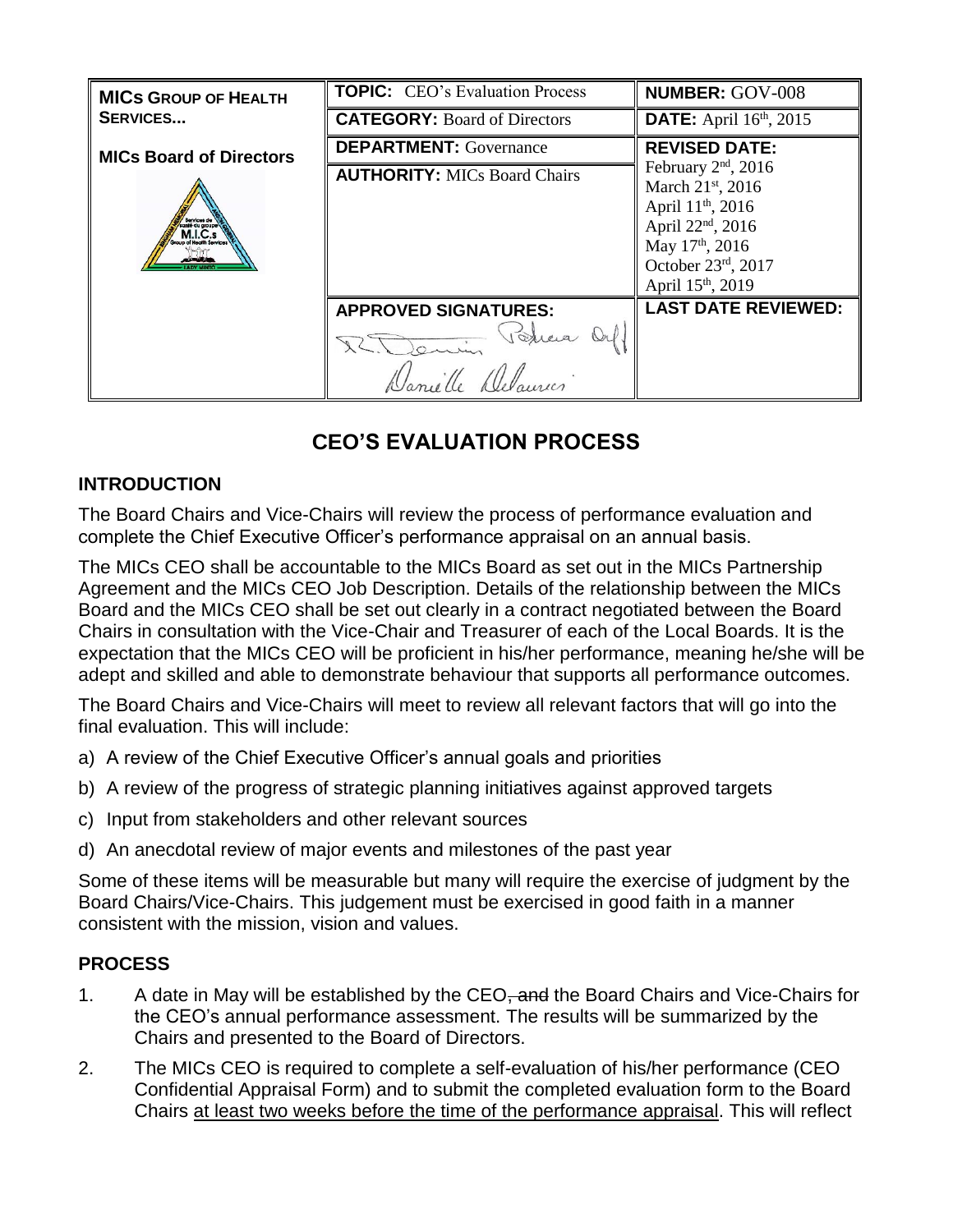the accomplishment of his/her personal goals and objectives, as agreed to by the Board of Directors for the previous year.

- 3. A questionnaire requesting comment on various aspects of the CEO's performance in the previous year will be circulated to the MICs Board Chairs/Vice-Chairs. This shall take place during the month of April. The Board Chairs shall seek written input to the MICs CEO's performance appraisal from the Board and other relevant sources, using the MICs *Chief Executive Officer Confidential Board Panel Appraisal* form and specific questions. Participants will include the Board Chairs, all board members, members of the Executive Team, the Chief of Staff and relevant feedback from other staff. The CEO's previous year's goals and objectives, as outlined by the CEO, will be circulated with the evaluation form to all board members, the Chief of Staff and the Executive Team members, in order to provide a context for evaluation. All parties need to be reminded that all discussion is confidential. Allow 1-2 weeks for completion of form and questions. Ask for examples when answering questions and when rating the CEO's performance.
- 4. Once all feedback is collected and collated by the Board Chairs, they will then complete the *CEO Confidential Board Panel Appraisal* form and determine achievement or nonachievement of goals and objectives.
- 5. The form should also include areas of strengths, areas for ongoing improvements or development and areas where performance outcomes have not been met.
- *6.* The CEO and Board Chairs/Vice-Chairs will also separately complete the *Review Panel CEO Appraisal Form.*
- 7. The CEO and Board Chairs/Vice-Chairs will then meet to review and discuss the CEO's performance, using all documentation provided by participants, on the *CEO Confidential Board Panel Appraisal* form.
- 8. At the end of the performance review meeting, the MICs CEO and the Board should mutually establish priorities for the following year and performance goals to support ongoing development. Performance goals should be specific, measurable, attainable, results-oriented and time-framed.
- 9. Both parties will then document the CEO's priorities for the following year on the CEO Priorities Form.
- 10. A copy of the performance appraisal and new priorities established is then signed by the MICs CEO and the Board Chairs/Vice-Chairs, indicating the MICs CEO has had an opportunity to provide input by way of a self-evaluation and a meeting with the Board. The performance appraisal and new goals and objectives are then placed in the MICs CEO's file.
- 11. A summary of the results will be reviewed by the Board Ad Hoc Committee and presented to the Board of Directors at the first business meeting in June. The report to the board will include a one-page summary of the process, outcomes and recommendations.
- 12. Following the conclusion of the process, the Board Chairs/Vice-Chairs will meet to review its own internal procedures, forms, membership and administrative support to assure continuous improvement in the future.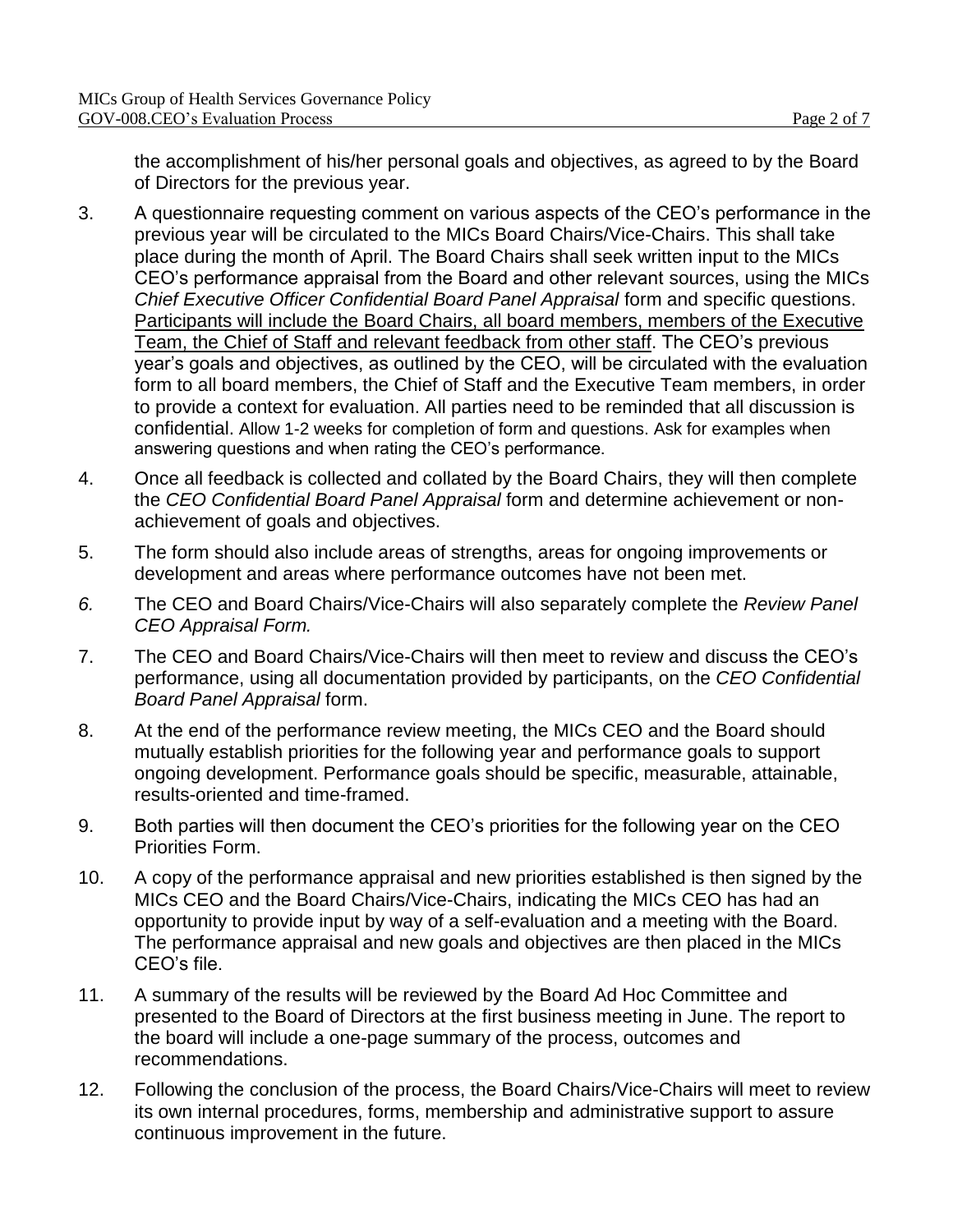## **PERFORMANCE APPRAISAL GUIDELINES**

- 1. The following criteria will be used to assess performance:
	- a) Proven strategic thinking
	- b) Creative and decisive visionary leadership
	- c) Unquestionable credibility and integrity
	- d) Role model with stamina and resilience
	- e) Clear and sophisticated understanding of the 'hospital culture' and the Ontario health system
	- f) Commitment to research, innovation and education
	- g) Outstanding people leadership strengths
	- h) Ability to manage board relations
	- i) Clear strategic, collaborative and organizational leadership skills, and
	- j) Demonstrated capability in community, public and media relations
- 2. The MICs Board of Directors should provide the MICs CEO with continuous feedback from the Board throughout the year and the MICs CEO shall keep the Board Chairs informed of major issues or concerns that are relevant to MICs. Regular meetings with the Chairs shall be arranged prior to Board meetings.
- 3. The Board Chairs should discuss job performance and goal progress regularly with the MICs CEO and document specific examples or "evidence" of behaviour during the year.
- 4. The MICs CEO is responsible for arranging times to discuss performance with the Board Chairs and should provide written reports of his/her progress to the Chairs prior to such meetings.
- 5. Performance problems, inappropriate conduct and/or behaviour must be addressed at the time of occurrence.
- 6. In completing the self-evaluation, the MICs CEO is required to identify examples, thus providing evidence, of areas (s)he believes his/her behaviour has exceeded or is below proficient.
- 7. Guidelines for the MICs CEO's self-evaluation and evaluation by the Board of Directors:
	- a) Review the position description to establish a clear understanding of the position role, responsibilities and behavioural expectations.
	- b) If the MICs CEO has achieved proficiency in an area of performance, an example of the behaviour should be provided to clarify or support the rating.
	- c) Examples of performance or "feedback" provided should be concrete, specific and timely and should focus on performance or the specific behaviour and not personality of the MICs CEO.
	- d) Feedback should provide the MICs CEO with clear information regarding what the MICs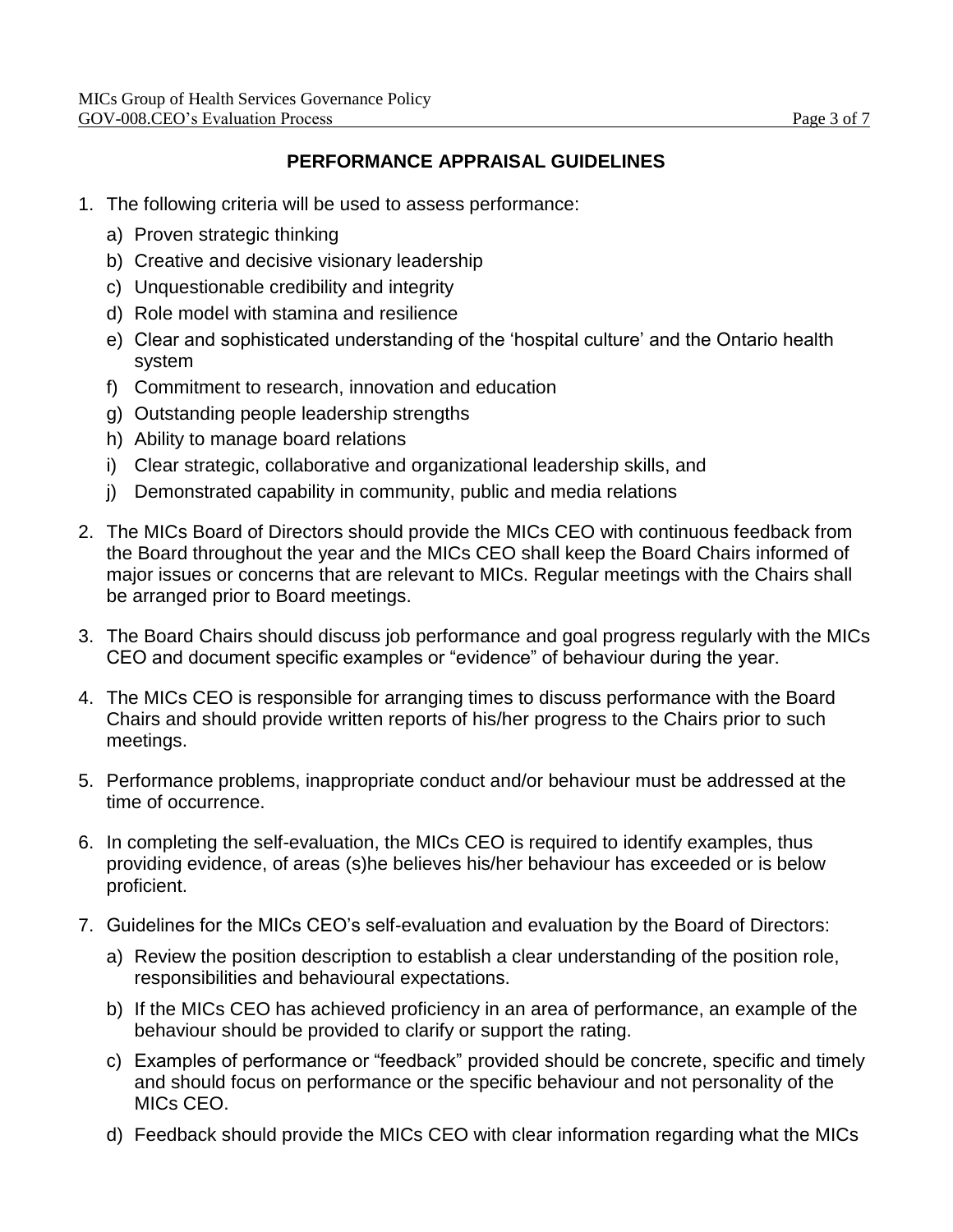CEO is achieving and what (s)he is not achieving, and constructive criticism regarding areas where performance requires ongoing development or is not acceptable.

- e) Specific statements or "feedback" used in discussions with the MICs CEO regarding his/her performance should:
	- i. Deal with facts
	- ii. Refer to a particular behaviour or event
		- i. The behaviour should be described so the MICs CEO understands what the Board is referring to
		- ii. The consequences of the behaviour should be indicated, explaining if and why behaviour is a problem
		- iii. The Board should seek a commitment from the MICs CEO to agree to change or improve behaviour
		- iv. The Board should focus on what the MICs CEO has done or not done
		- v. Evidence to support feedback should be obtained by the Board to avoid secondhand information and
		- vi. The MICs CEO can provide evidence to support his/her ratings or to seek a change in rating from the Board.

(*Attachments)*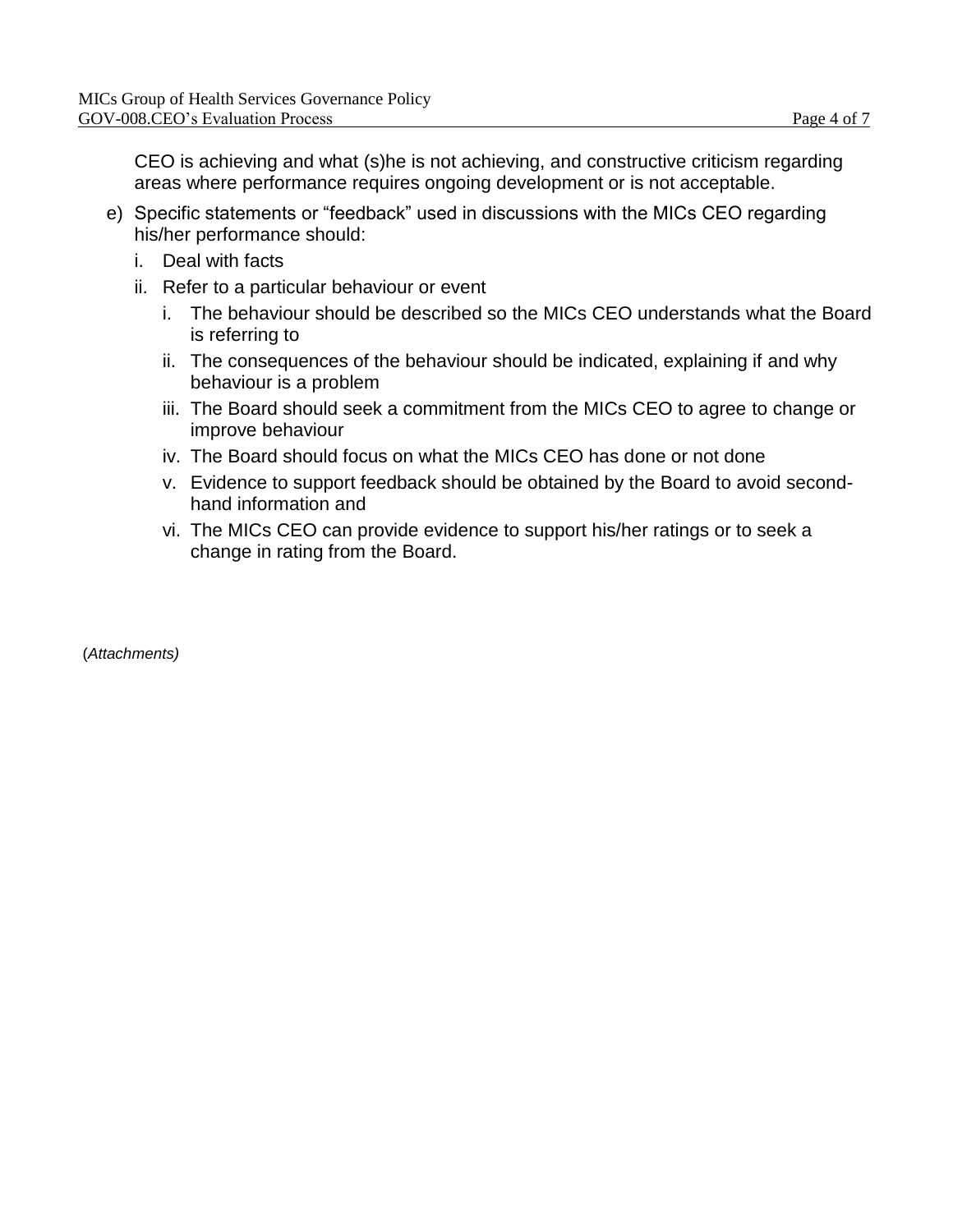# **Chief Executive Officer Confidential Board Panel Appraisal Form**

| Date: |
|-------|
|       |

| <b>Criteria</b>                                                           |  |                      |                             | Rating $(1-5)$         |               |                 |  |
|---------------------------------------------------------------------------|--|----------------------|-----------------------------|------------------------|---------------|-----------------|--|
|                                                                           |  | 2 Below Expectations | <b>3 Meets Expectations</b> | 4 Exceeds Expectations | 5 Outstanding | <b>Comments</b> |  |
| Leadership<br>• Strategic vision and planning                             |  |                      |                             |                        |               |                 |  |
| • Board support and effectiveness<br>• Executive directions               |  |                      |                             |                        |               |                 |  |
| <b>Quality and Operations Management</b><br>• Quality and service results |  |                      |                             |                        |               |                 |  |
| • Quality processes                                                       |  |                      |                             |                        |               |                 |  |
| • Resource use                                                            |  |                      |                             |                        |               |                 |  |
| • Administrative controls                                                 |  |                      |                             |                        |               |                 |  |
| <b>Financial Management</b><br>• Operating costs                          |  |                      |                             |                        |               |                 |  |
| • Financial reporting                                                     |  |                      |                             |                        |               |                 |  |
| • Capital reserves and planning                                           |  |                      |                             |                        |               |                 |  |
| • Risk management                                                         |  |                      |                             |                        |               |                 |  |
| <b>People Management</b><br>• Management team development                 |  |                      |                             |                        |               |                 |  |
| • Motivation and communications                                           |  |                      |                             |                        |               |                 |  |
| • Staff morale                                                            |  |                      |                             |                        |               |                 |  |
| • Labour relations                                                        |  |                      |                             |                        |               |                 |  |
| <b>Relationship Management</b><br>• Funders and Ministry                  |  |                      |                             |                        |               |                 |  |
| • Community leaders                                                       |  |                      |                             |                        |               |                 |  |
| • Other related organizations                                             |  |                      |                             |                        |               |                 |  |

Performance Appraisal must be submitted by: (date) The Contract of the Contract of the Evaluator's Signature: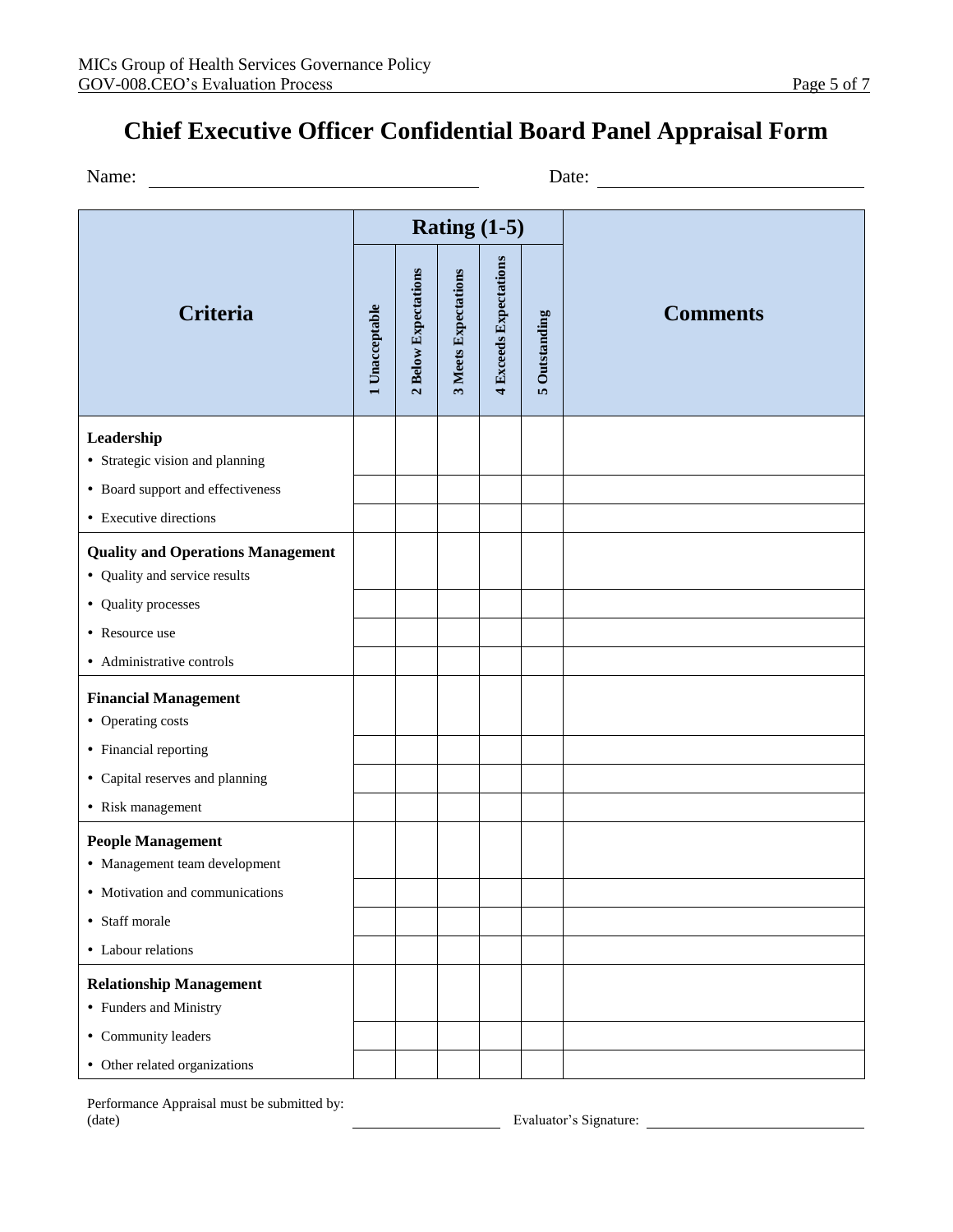# **Review Panel \* CEO Appraisal Form**

#### **Rating**

5 – Outstanding; 4 – Exceeds expectations; 3 – Meets expectations; 2 – Below expectations; 1 – Unacceptable

| <b>CEO SELF-APPRAISAL</b>                             | <b>REVIEW PANEL SUMMARY</b> |  |  |  |  |
|-------------------------------------------------------|-----------------------------|--|--|--|--|
| Criteria #1: Leadership                               |                             |  |  |  |  |
| Rating                                                | Rating                      |  |  |  |  |
| Comments                                              | Comments                    |  |  |  |  |
|                                                       |                             |  |  |  |  |
|                                                       |                             |  |  |  |  |
|                                                       |                             |  |  |  |  |
|                                                       |                             |  |  |  |  |
| <b>Criteria #2: Quality and Operations Management</b> |                             |  |  |  |  |
| Rating                                                | Rating                      |  |  |  |  |
| Comments                                              | Comments                    |  |  |  |  |
|                                                       |                             |  |  |  |  |
|                                                       |                             |  |  |  |  |
|                                                       |                             |  |  |  |  |
|                                                       |                             |  |  |  |  |
|                                                       |                             |  |  |  |  |
|                                                       |                             |  |  |  |  |
| Criteria #3: Financial Management                     |                             |  |  |  |  |
| Rating<br>$\overline{\text{Comments}}$                | Rating<br>Comments          |  |  |  |  |
|                                                       |                             |  |  |  |  |
|                                                       |                             |  |  |  |  |
|                                                       |                             |  |  |  |  |
|                                                       |                             |  |  |  |  |
|                                                       |                             |  |  |  |  |
|                                                       |                             |  |  |  |  |
| Criteria #4: People Management                        |                             |  |  |  |  |
| Rating                                                | Rating                      |  |  |  |  |
| Comments                                              | Comments                    |  |  |  |  |
|                                                       |                             |  |  |  |  |
|                                                       |                             |  |  |  |  |
|                                                       |                             |  |  |  |  |
|                                                       |                             |  |  |  |  |
|                                                       |                             |  |  |  |  |
| <b>Criteria #5: Relationship Management</b>           |                             |  |  |  |  |
| Rating                                                | Rating<br>Comments          |  |  |  |  |
| Comments                                              |                             |  |  |  |  |
|                                                       |                             |  |  |  |  |
|                                                       |                             |  |  |  |  |
|                                                       |                             |  |  |  |  |
|                                                       |                             |  |  |  |  |
|                                                       |                             |  |  |  |  |

 $\ast$  = Board Chairs